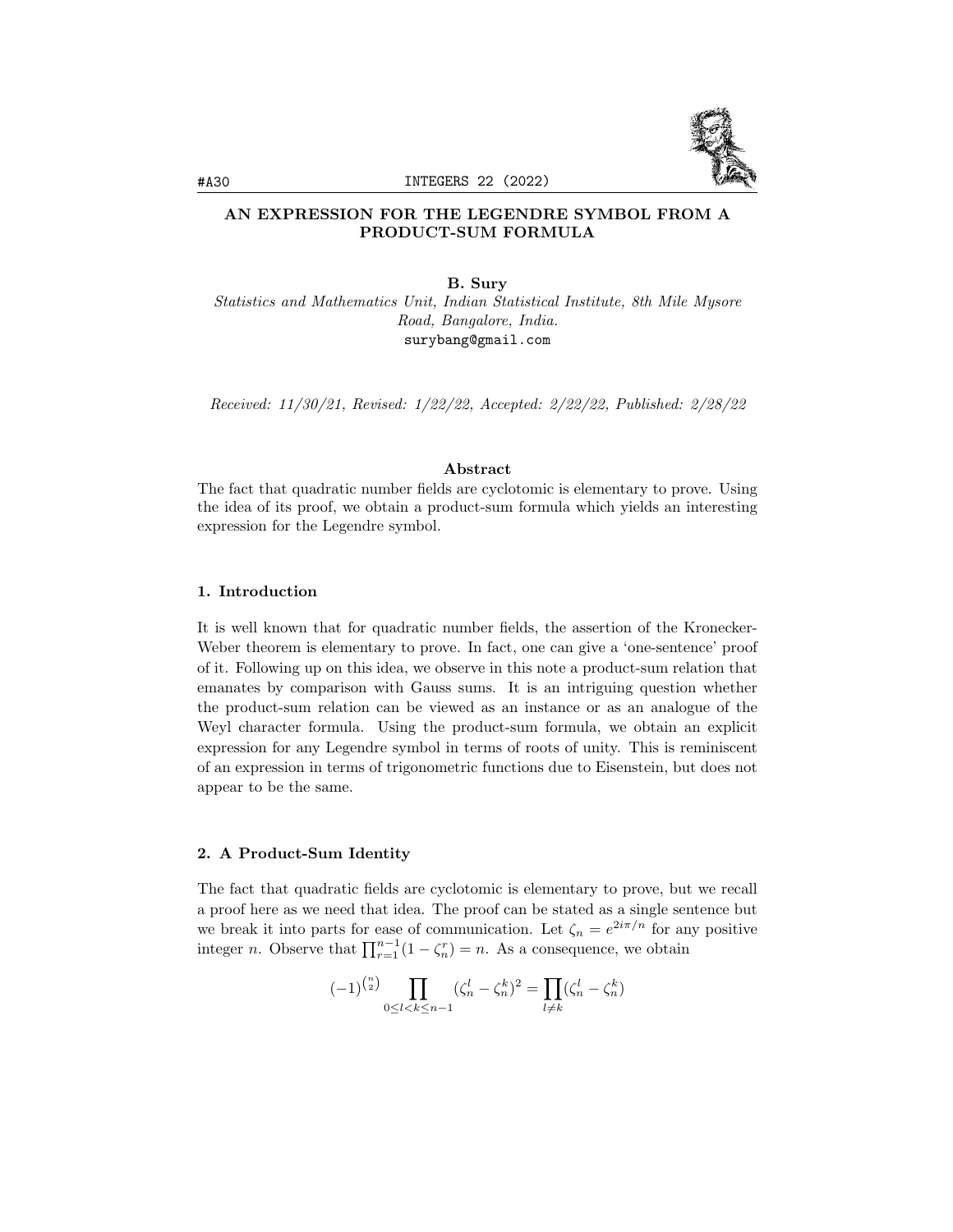INTEGERS: 22 (2022) 2

$$
= \prod_{l} \zeta_n^l \prod_{k \neq l} (1 - \zeta_n^{k-l}) = \prod_{l} (n \zeta_n^l) = n^n \zeta_n^{n \choose 2} = n^n
$$

for odd *n*. Combining this with the evident equality  $\sqrt{2} = e^{2i\pi/8} + e^{-2i\pi/8}$ , it follows that for any positive integer  $m$ ,  $\sqrt{m}$  and  $\sqrt{-m}$  are both expressible as polynomials in  $\zeta_N$  with integer coefficients. Here  $N = 8 \prod_{i=1}^r p_i$ , where the  $p_i$ 's are the odd prime factors of m.

For an odd prime  $p$ , the above proof yields

$$
(-1)^{(p-1)/2}p^p = \prod_{0 \le s < r < p} (\zeta_p^r - \zeta_p^s)^2,
$$

with  $\zeta_p = e^{2i\pi/p}$ . Thus, the left-hand side is  $p^p$  or  $-p^p$  according as to whether  $p \equiv 1$  or 3 mod 4. Therefore, we note that  $\prod_{0 \leq s < r < p} (\zeta_p^r - \zeta_p^s) = \pm p^{p/2}$  or  $\pm i p^{p/2}$ according as to whether  $p \equiv 1$  or 3 mod 4.

On the other hand, it is well known that the Gauss sum  $\sum_{a=1}^{p-1} \left( \frac{a}{p} \right)$  $\bigg\} \zeta_p^a = \sqrt{p}$  or  $i\sqrt{p}$  according as to whether  $p \equiv 1$  or 3 mod 4. Here  $\left(\frac{a}{p}\right)$ ) is the Legendre symbol. Therefore, up to sign,  $\prod_{0 \leq s < r < p} (\zeta_p^r - \zeta_p^s)$  and  $p^{\frac{p-1}{2}} \sum_{a=1}^{p-1} \left( \frac{a}{p} \right)$  $\Big\} \zeta_p^a$  are equal. We prove more precisely the following product-sum formula.

**Theorem 1.** Let  $\zeta_p = e^{2i\pi/p}$ . Then,

$$
\prod_{0 \le s < r < p} (\zeta_p^r - \zeta_p^s) = (-1)^{\frac{p^2-1}{8}} p^{\frac{p-1}{2}} \sum_{a=1}^{p-1} \binom{a}{p} \zeta_p^a.
$$

It should be borne in mind that the sign in the identity depends on the choice of the primitive p-th root of unity.

The product-sum identity seems tantalizingly close to an instance of the Weyl character formula recalled below, but we do not know if it can be so viewed:

$$
\chi_{\lambda}(T) \prod_{\alpha>0} (e^{\alpha(T)/2} - e^{-\alpha(T)/2}) = \sum_{w \in W} sgn(w) e^{\lambda + \rho}(wT)
$$

where  $\chi_{\lambda}$  is the character of an irreducible representation of a compact connected Lie group, with highest weight  $\lambda$ , the sum runs over the positive roots,  $\rho$  is one-half the sum of positive roots and  $T$  is in the Lie algebra of a maximal torus.

#### 3. An Expression for the Legendre Symbol

Before proving the theorem, we first deduce from it an expression for the Legendre symbol.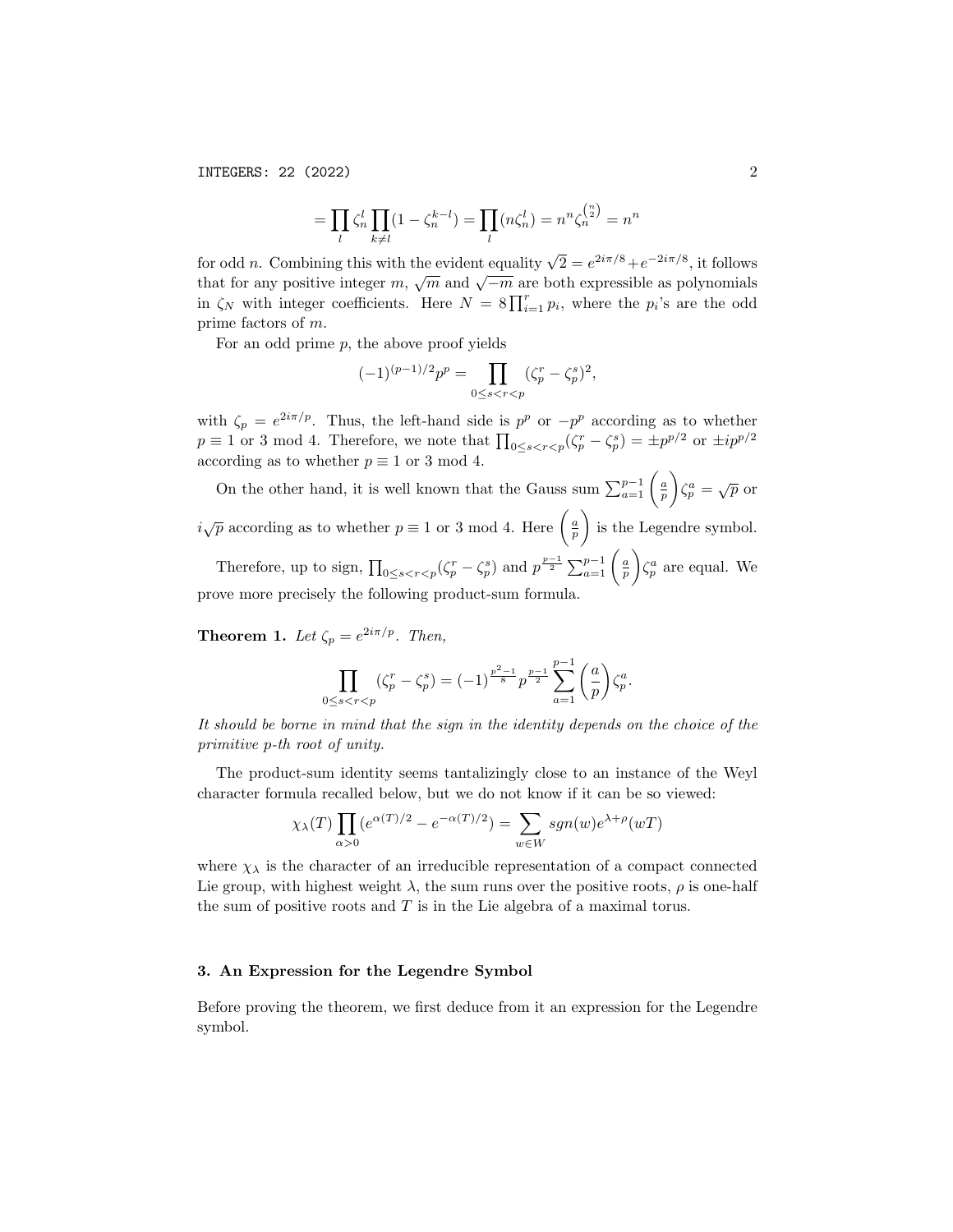## INTEGERS: 22 (2022) 3

**Corollary 1.** For an odd prime p, and  $(b, p) = 1$ , writing  $\zeta_p = e^{2i\pi/p}$ , we have the expression

$$
\left(\frac{b}{p}\right) = \zeta_p^{\binom{p}{3}(b-1)} \prod_{t=1}^{p-2} \left(\prod_{k=1}^t \frac{\zeta_p^{-k} - 1}{\zeta_p^{-kb} - 1}\right).
$$

The proof follows immediately from the theorem by looking at the effect of the transformation  $\zeta_p \mapsto \zeta_p^b$  for  $(b, p) = 1$  which multiplies its right-hand side by  $\left(\frac{b}{p}\right)$  . This proves the corollary.

The expression in the corollary is reminiscent of an expression in terms of trigonometric functions due to Eisenstein but does not appear to be the same.

### 4. Proof of the Product-Sum Identity

The proof of Theorem 1 requires us to determine the sign of the left-hand side of the statement. We accomplish this by closely following a matrix calculation attributed to Schur that determines the sign of the Gauss sum ([1], pp. 207-212).

*Proof.* We will show that  $\prod_{0 \leq l < k < p} (e^{2i\pi k/p} - e^{2i\pi l/p}) = i^{p(p-1)/2} p^{p/2}$ , and also simultaneously show that the Gauss sum  $\sum_{a=1}^{p-1} \left( \frac{a}{p} \right)$  $\Big\langle \zeta_p^a$  equals  $\sqrt{p}$  or  $i\sqrt{p}$  according as to whether  $p \equiv 1$  or 3 mod 4. Note that this would imply the product-sum formula. As mentioned earlier, the idea is due to Schur.

Write  $\zeta_p = e^{2i\pi/p}$ . Consider the  $p \times p$  matrix  $A = (\zeta_p^{kl})_{0 \leq k, l \leq p}$ . Note that

$$
tr(A) = \sum_{s=0}^{p-1} \zeta_p^{s^2}
$$

and

$$
det(A) = \prod_{0 \le l < k < p} (e^{2i\pi k/p} - e^{2i\pi l/p}).
$$

The right-hand side here is the left-hand side of the asserted product-sum formula.

We first observe that the Gauss sum  $\sum_{a=1}^{p-1} \left( \frac{a}{p} \right)$  $\int \zeta_p^a$  can also be written as the sum  $S := \sum_{s=0}^{p-1} e^{2i\pi s^2/p}$ . Hence, the Gauss sum

$$
S = \sum_{s=0}^{p-1} \zeta_p^{s^2} = tr(A) = \sum_{r=1}^p \lambda_r,
$$

where  $\lambda_1, \dots, \lambda_p$  are the eigenvalues of A. Now,

$$
(A^{2})_{u,v} = \sum_{w} \zeta_{p}^{(u+v)w} = b_{u+v},
$$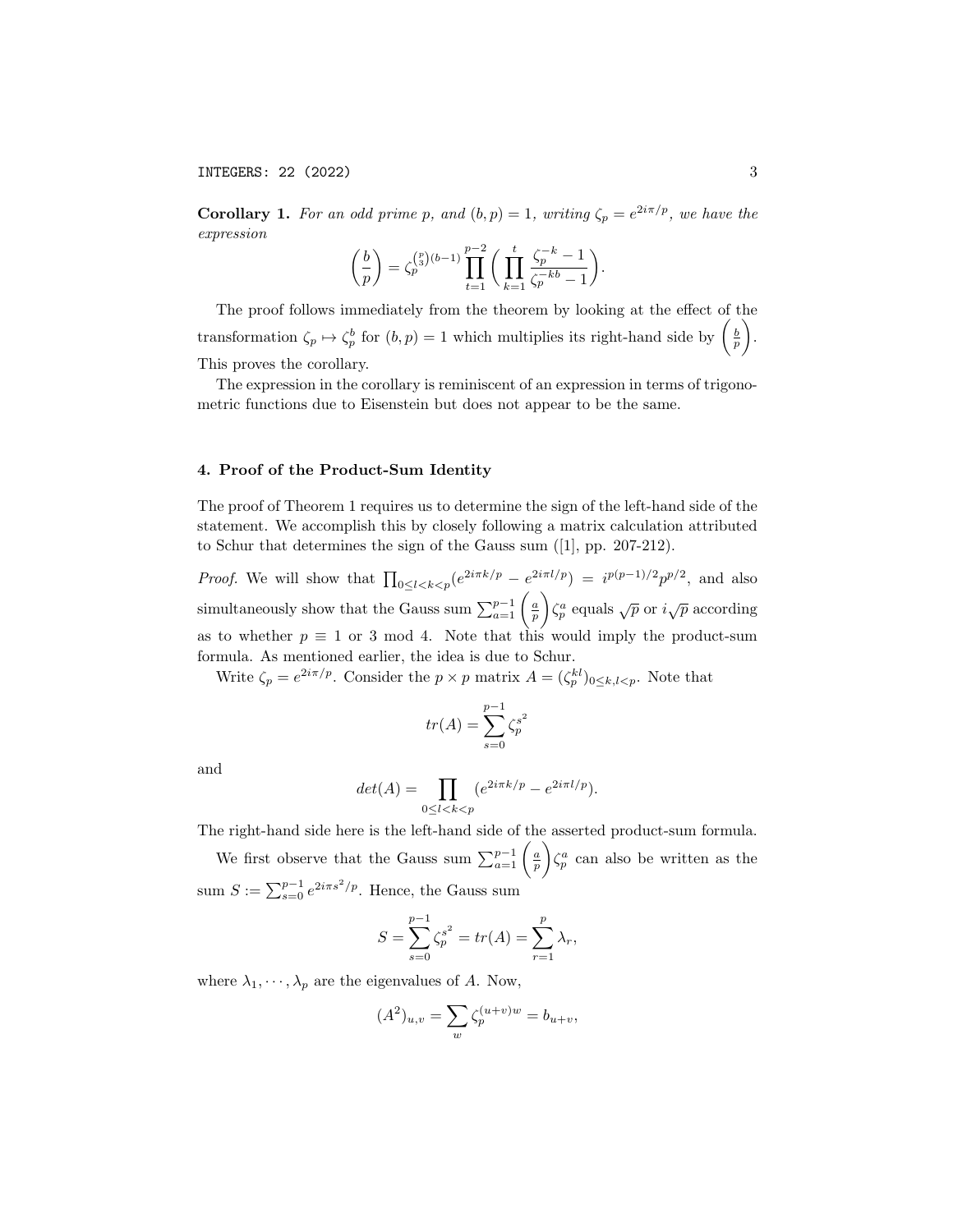where  $b_m = \sum_w \zeta_p^{mw}$ . Multiplying by  $\zeta_p^m$ , we see that  $b_m = p$  or 0 according as to whether  $p|m$  or not. Note that

$$
\sum_{r} \lambda_r^2 = tr(A^2) = \sum_{u} b_{2u} = p.
$$

Also,

$$
(A4)uv = \sum_{w} b_{u+w} b_{w+v} = p2 or 0
$$

according as to whether  $u = v$  or not. Thus  $A^4 = p^2 I$  where I is the  $p \times p$  identity matrix. The characteristic polynomial  $\chi_{A}(\lambda)$  of  $A^4$  is  $(\lambda - p^2)^p$  which means that the eigenvalues  $\lambda_1^4, \dots, \lambda_p^4$  are all equal to  $p^2$ . In particular,  $\lambda_r = i^{a_r} \sqrt{p}$  where  $a_r = 0, 1, 2 \text{ or } 3$ . For  $k = 0, 1, 2, 3$  let

$$
m_k = |\{a_r : a_r = k\}|.
$$

Note that  $m_0 + m_1 + m_2 + m_3 = p$ . The Gauss sum S equals

$$
\sum_{r} \lambda_r = \sum_{r} i^{a_r} \sqrt{p} = \sqrt{p}(m_0 + im_1 - m_2 - im_3)
$$

and  $|S|^2 = p$ . We have  $(m_0 - m_2)^2 + (m_1 - m_3)^2 = 1$ . In other words, either  $m_0 - m_2 = \pm 1$  and  $m_1 = m_3$  or  $m_0 = m_2$  and  $m_1 - m_3 = \pm 1$ . Hence  $S = v\eta\sqrt{p}$ where  $v = \pm 1$  and  $\eta = 1$  or *i*. Thus, we obtain the equation

$$
m_0 + im_1 - m_2 - im_3 = v\eta.
$$

Taking conjugates and noting  $\bar{\eta} = \eta - 1$ , we have the equation

$$
m_0 - im_1 - m_2 + im_3 = v\eta^{-1}.
$$

Also, the equality  $tr(A^2) = \sum_r \lambda_r^2 = p$  observed earlier, gives us the equation

$$
m_0 - m_1 + m_2 - m_3 = 1.
$$

Thus, the system of 4 linear equations can be written as a matrix equation  $Bx = y$ where  $B =$  $\sqrt{ }$  $\overline{ }$ 1 1 1 1 1  $i$  −1  $-i$ 1 −1 1 −1 1  $-i$   $-1$   $i$  $\setminus$  $\Big\}$ ,  $x =$  $\sqrt{ }$  $\overline{ }$  $m<sub>0</sub>$  $m<sub>1</sub>$  $m<sub>2</sub>$  $m<sub>3</sub>$  $\setminus$  $\int$  and  $y =$  $\sqrt{ }$  $\overline{ }$ p  $\overline{v}$ 1  $v\eta^{-1}$  $\setminus$ . Inverting this matrix, we get  $x = B^{-1}y$  with  $B^{-1} = \frac{1}{4}$  $\sqrt{ }$  $\overline{ }$ 1 1 1 1 1  $-i$   $-1$   $i$ 1 −1 1 −1 1  $i \t -1 \t -i$  $\setminus$  $\vert \cdot \vert$ −1

In particular, since  $m_2 = \frac{p+1-v(\eta+\eta^{-1})}{4}$  $\frac{(\eta + \eta)}{4}$  is an integer, we have that  $\eta = 1$  or i according as to whether  $p \equiv 1 \mod 4$  or  $p \equiv 3 \mod 4$ . Further,

$$
det(A) = \prod_r \lambda_r = p^{p/2} i^{m_1 + 2m_2 - m_3} = p^{p/2} i^{3(p-1)/2} v = p^{p/2} i^{p(p-1)/2} v.
$$